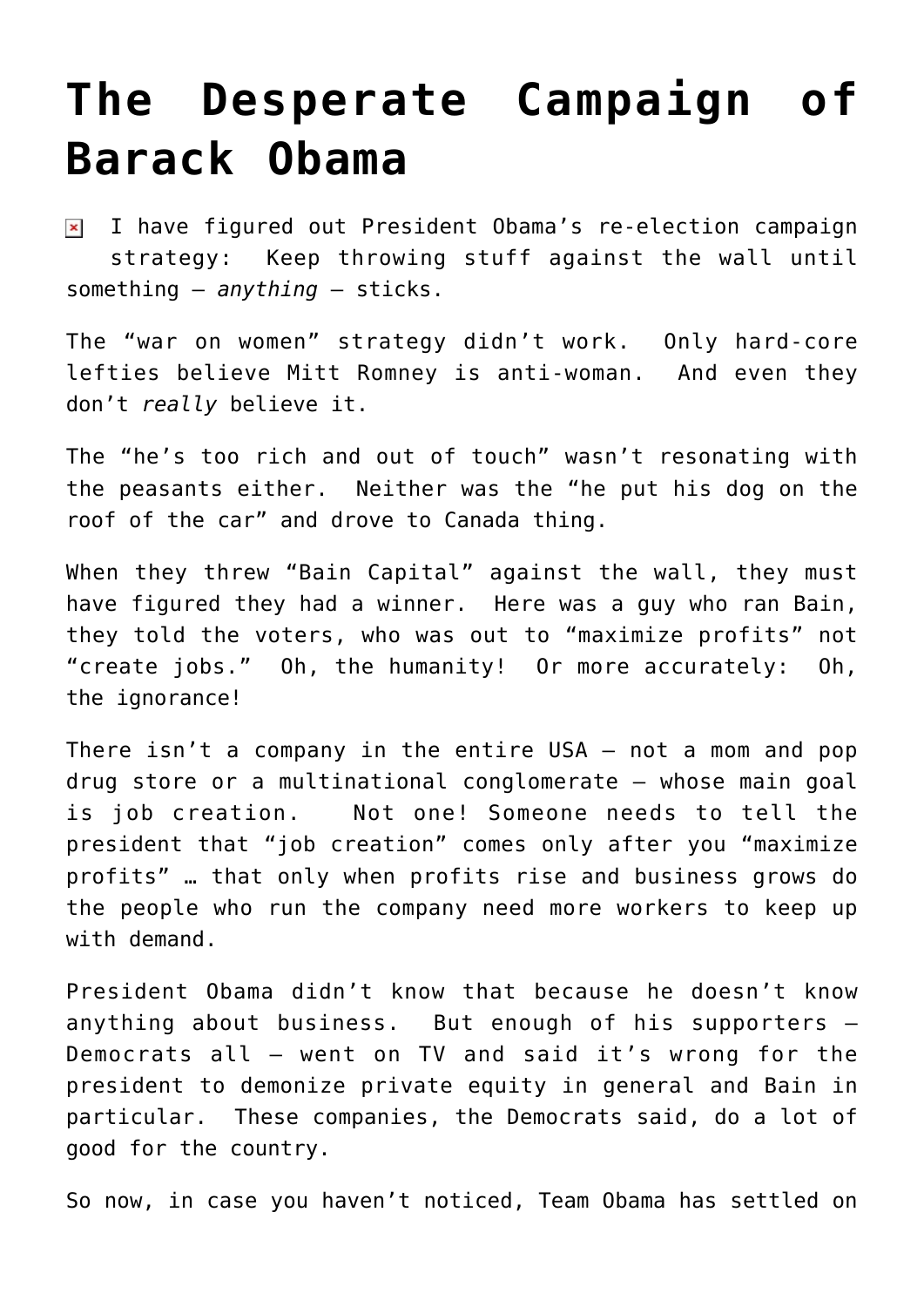a new strategy, at least for the moment. And it's as t*houghtful* and *reasoned* and *smart* as all the rest. And it pretty much comes down to this: A President Romney would be a disaster.

I'll bet anything that Team Obama put the word "disaster" in front of a focus group of potential voters and found that "disaster" engenders negative feelings. No kidding!

So a recent headline in the liberal magazine Rolling Stone shouted: "Why 'President Romney' Would Be a Disaster for Women"

And a left-wing Web site told us that "Romney Is a Disaster on Education" … while another liberal site informed us that, "A Romney presidency would be a foreign policy disaster."

Not all Democrats, of course, think Mitt Romney is a disaster. Bill Clinton for instance, doesn't think so. He thinks Romney is a calamity.

Just a few days after praising Romney's "sterling" business career, Clinton told an Obama fundraiser that a Romney presidency would be "calamitous for our country and the world."

Bill Clinton and other Democrats say that since Romney is running as a businessman who claims to know how to turn around the economy, then it's fair game to challenge him on that central plank of his campaign. And it is.

They say when Romney was governor of Massachusetts he didn't create a lot of jobs and the state's economy lagged behind almost every other state in the country. For this there's a simple response, one that every voter will readily understand:

"When I left office in Massachusetts," Romney should tell President Obama at their first debate, "our unemployment rate was 4.7 percent. Down from 5.6 percent when I took office.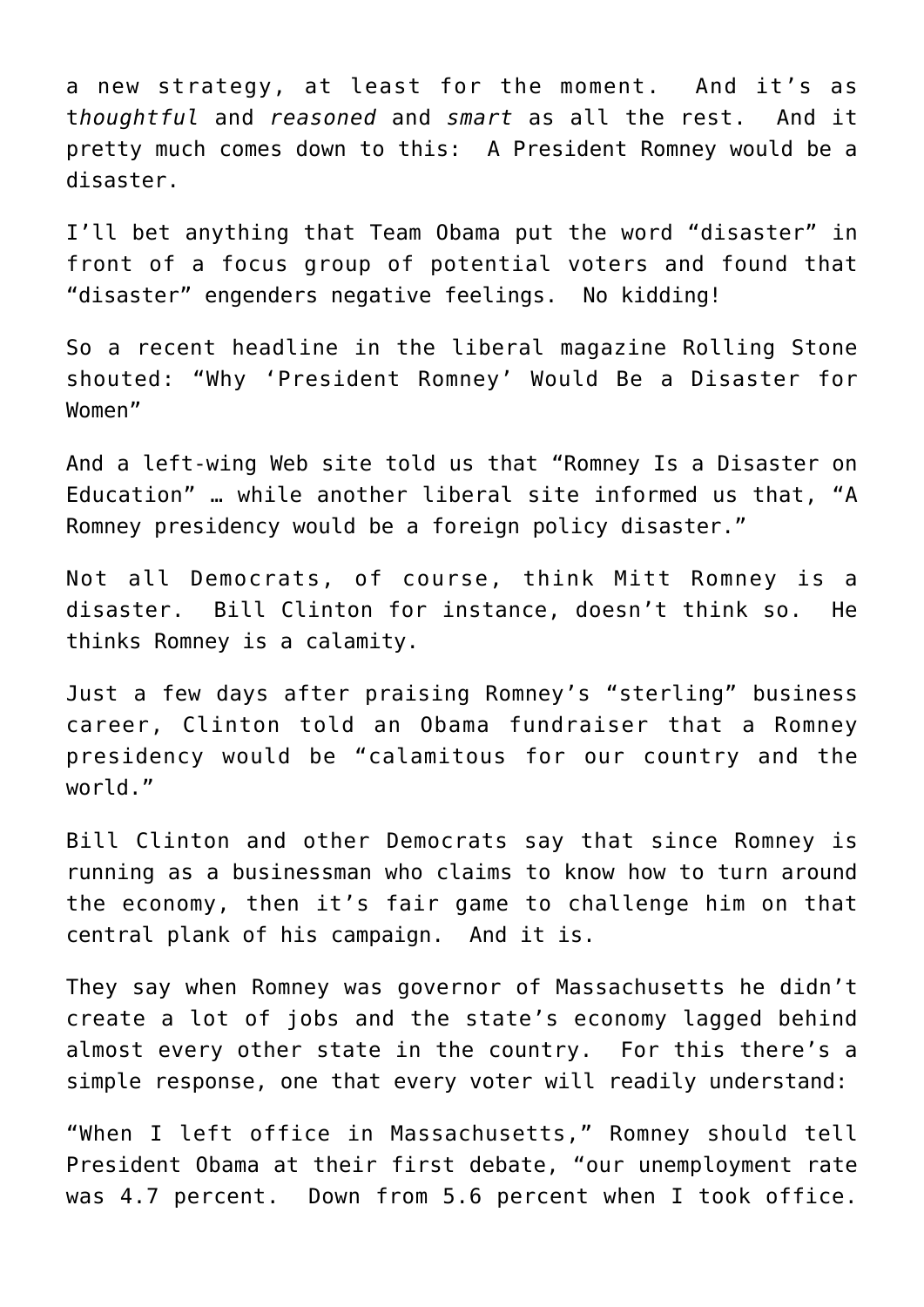After almost four years as president, America's unemployment rate is 8.2." Then, after a brief, dramatic pause to let those two numbers sink in, he should look over at the president, smile weakly, and put the nail in the coffin. "Most of the folks listening to us tonight, Mr. President, would be thrilled with my 4.7 percent. It's a lot better than your 8.2 percent"

One more thing: If a Romney Presidency would be "disastrous" and "calamitous" what should we call the Obama presidency? I mean, besides "incompetent."

### **[Obama Has a Halo; Newsweek](https://bernardgoldberg.com/obama-has-a-halo-newsweek-has-no-shame/) [Has No Shame](https://bernardgoldberg.com/obama-has-a-halo-newsweek-has-no-shame/)**

 $\overline{\mathbf{x}}$  Newsweek magazine's cover shows Barack Obama with a halo over his head, a tribute to his announcement the other day that he personally favors same sex marriage. The line at the bottom of the cover says, "The First Gay President."

The slobbering never ends.

Let's get a few things straight (I didn't mean it that way). Barack Obama was for same sex marriage before he was against it. And he was against it before he was for it for the second time.

Back in 1996, when he was running for the Illinois state senate, Barack Obama filled out a questionnaire from a gay and lesbian newspaper and said: "I favor legalizing same-sex marriages, and would fight efforts to prohibit such marriages." He was unequivocal. He said not a word about civil unions.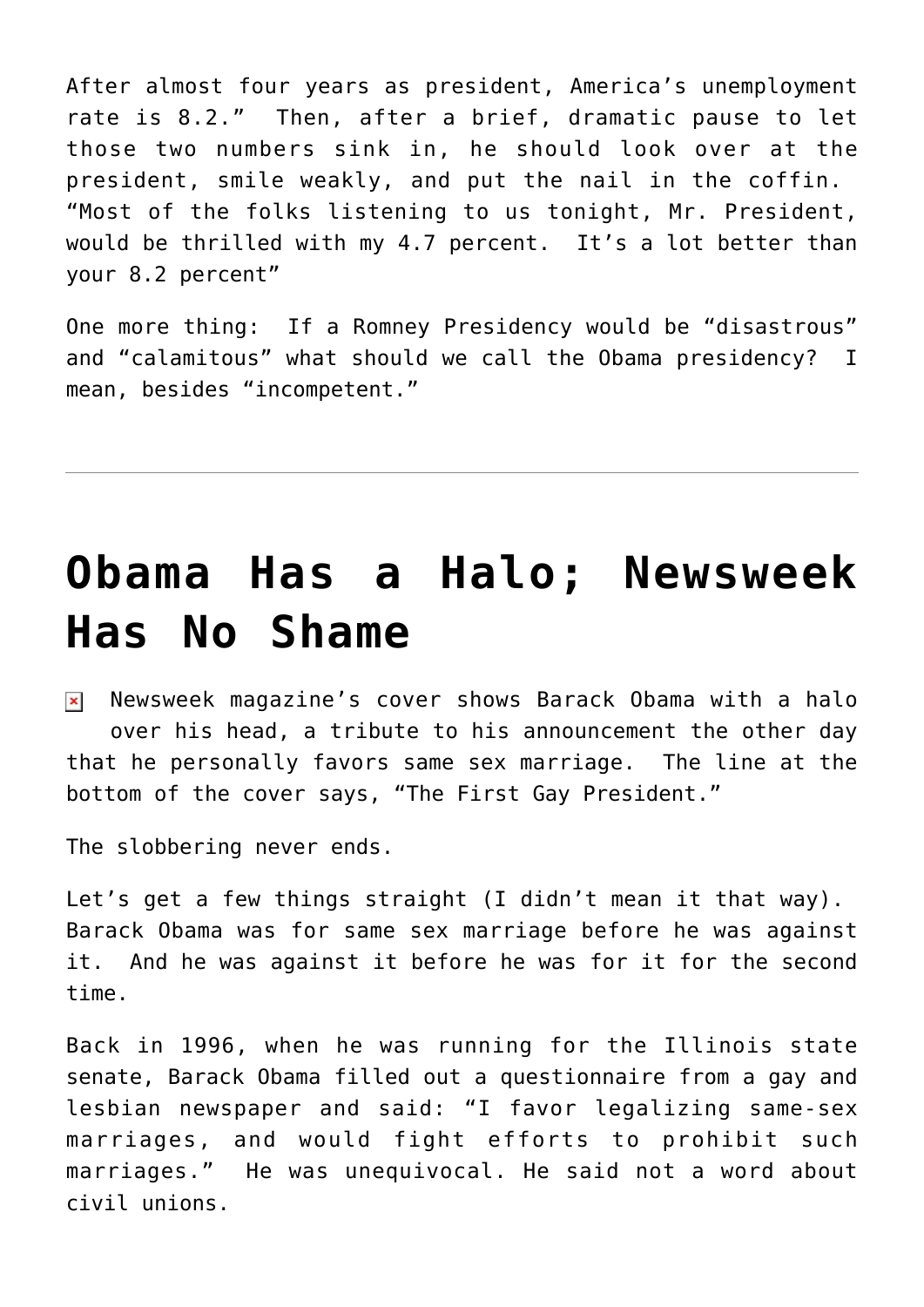Then when he was running for president – realizing that he would have to throw his principles under the bus in order to win the election — he was no longer in favor of same-sex marriage, but favored … civil unions.

Now, he's for same same-sex marriage, again, telling Robin Roberts of ABC News, "It is important for me personally to go ahead and affirm that same-sex couples should be able to get married."

Despite his full support for gay marriage, the president said it should be up to the states to decide what to do about gay marriage.

But if it's a matter of decency and equality for all, why not push for a federal law legalizing same-sex marriage? The answer is obvious: it wouldn't be politically prudent – not now when he's running for re-election.

Every now and then  $-$  rarely to be sure  $-$  a politician comes along whom we can proudly call a profile in courage. Barack Obama is not one of them. He's for same-sex marriage when he thinks it will help him politically. And he's against it when he thinks it will hurt him politically.

And wasting no time to turn his most recent stance into a political wedge issue, he told a fundraiser at George Clooney's house that his current position is "a logical extension of what America is supposed to be." And he made sure everybody knew that he was on the right side of history while the Republicans weren't. His position, he said, "grew directly out of this difference in visions: Are we a country that includes everybody and give everybody a shot and treats everybody fairly?"

The president and his loyal supporters in the media call his different views on gay marriage part of his evolution on the subject – even though evolution usually goes in one direction, not back and forth. Of course, if a conservative Republican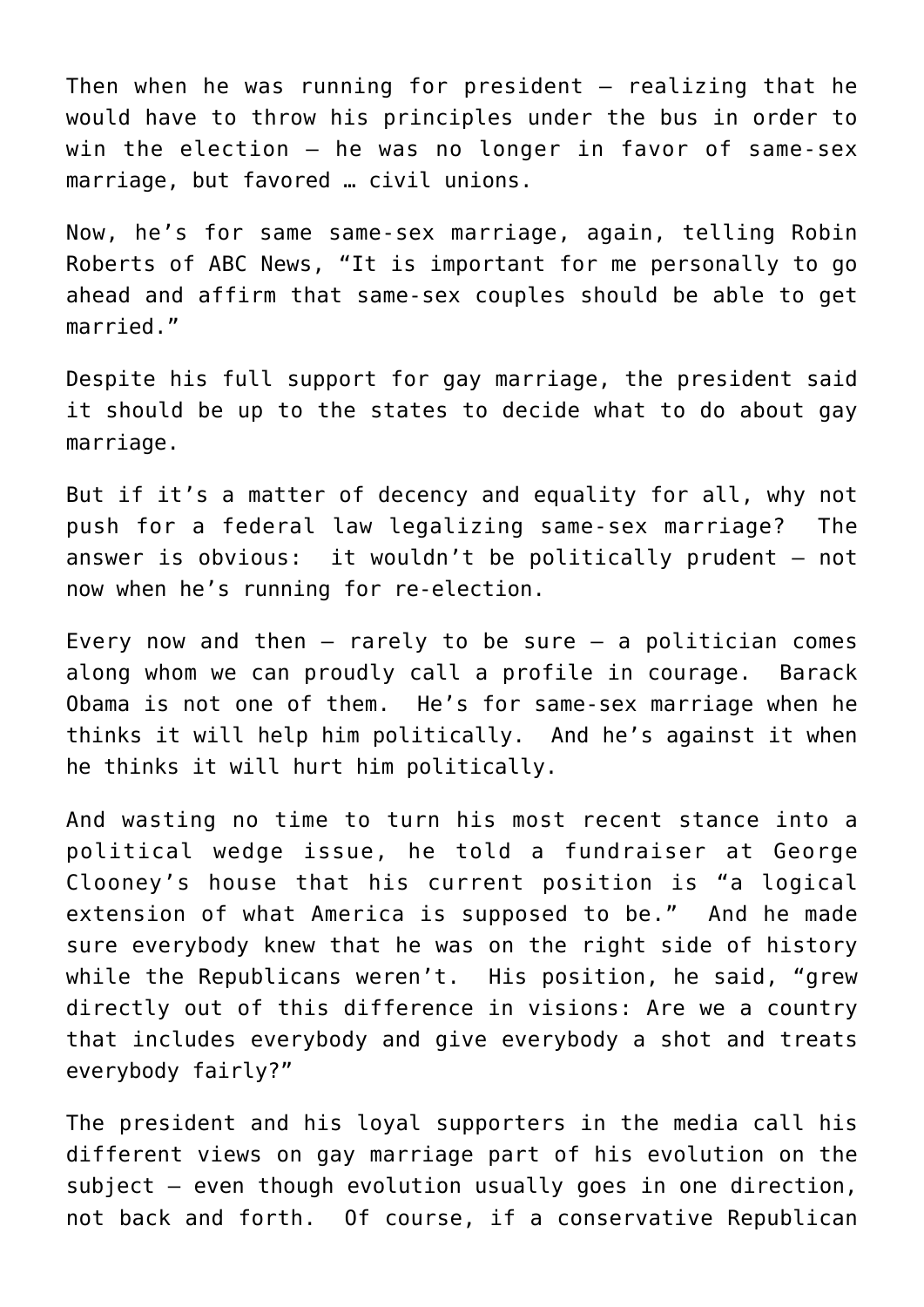"evolved" this way, reporters would call it flip-flopping.

For what it's worth, I agree with the president regarding same-sex marriage. I'm also for it. But I understand that for many Americans, marriage is *the* institution that forms the basis of our culture and our civilization and it should only be between one man and one woman.

Government support of gay marriage, of course, should not infringe on what religious institutions choose to do. If the Church is against gay marriage, that's up to the Church. Priests and ministers are under no obligation to perform samesex weddings.

We live in a big country with diverse values. Reasonable people, as the saying goes, may disagree.

But on this there should be no disagreement: President Obama is not a transformational figure in American politics. He is not the messiah Newsweek thinks he is with a halo over his head. He "evolved" in 2012 right back to where he was in 1996 which makes him nothing more than old style Chicago politician.

Let's hope the American people "evolve" him out of office and send him back to Chicago.

#### **[President Cool Meets Reality](https://bernardgoldberg.com/president-cool-meets-reality/)**

I put the words *Obama is cool* in Google and got 301,000,000  $\pmb{\times}$ hits. I also Googled *Jesus son of God* and got a measly 33,000,000. This doesn't surprise me since my liberal friends have told me countless times that Mr. Obama is the real messiah.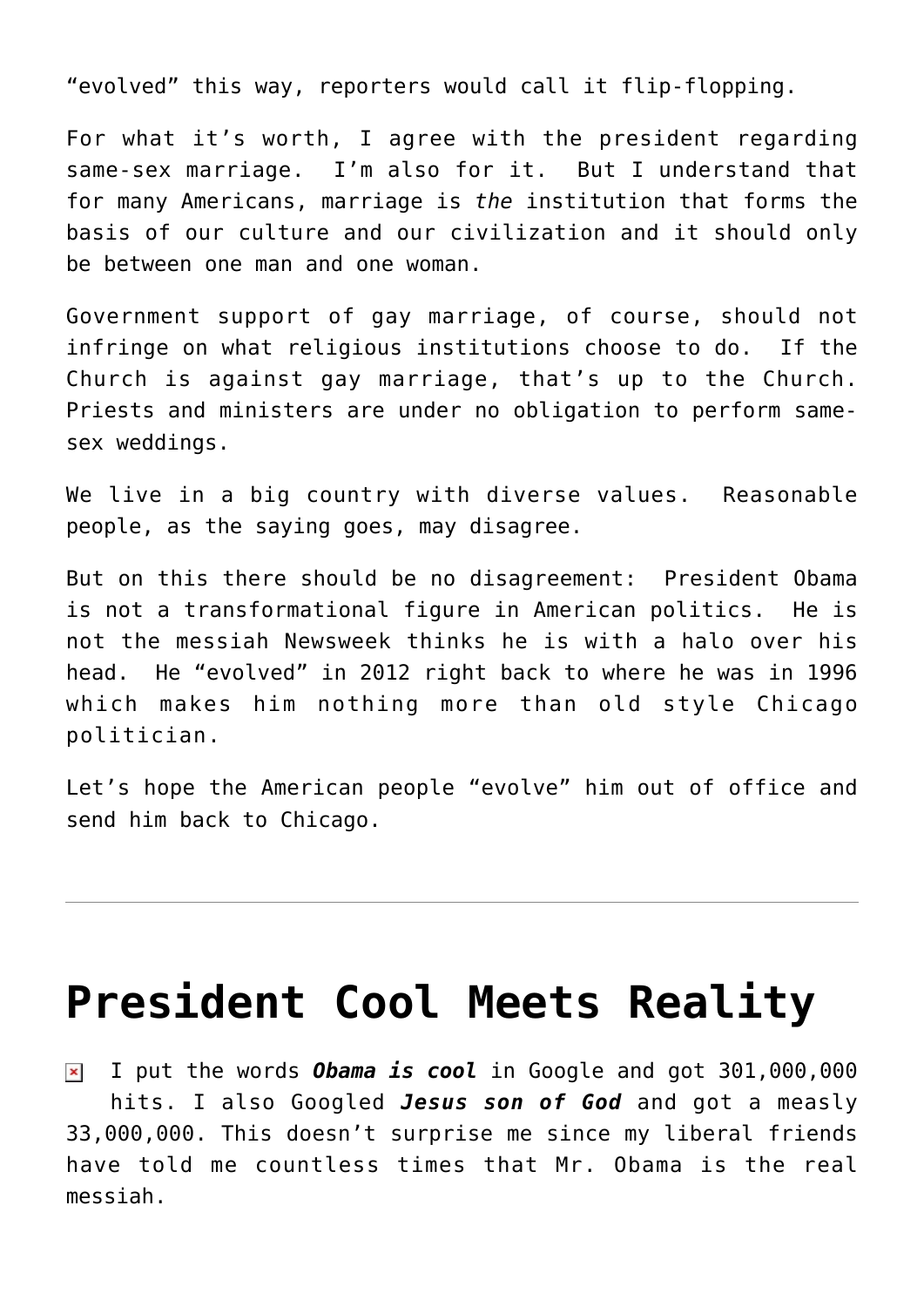Speaking of cool, the other night  $-$  trying to shore up the youth vote — President Obama was slow-jamming the news on Jimmy Fallon's late night TV show. Cool people know what slow-jamming means, squares don't. Anyway, Fallon, who is pretty cool himself, called Mr. Obama … ready for this? … "The 'Preezy of the United Steezy." *How cool is that*? He also said Mr. Obama was the "Barack Ness monster." Get it? Not the Loch Ness Monster. *The Barack … Ness … Monster*. This guy is so cool I'm freezing.

The late night show was only the most recent indication of how cool our president is. Remember when he danced with Ellen? That was pretty cool. How about when he sang an Al Green love song at the Apollo in New York with Al Green in the audience? Jimmy Carter never did that, right? I mean, Jimmy Carter doesn't even know who Al Green is, right?

Which brings us to Mitt Romney, who may be a lot of things but cool is not one of them. We all know that, but what we're not so sure about, at least at this juncture, is whether Romney's lack of cool will hurt him or actually help him.

If these were good times  $-$  if unemployment was 4 or 5 percent not over 8, if 63 percent of Americans thought we were on the right track which is the percentage who think we're on the wrong track — cool would probably clinch the deal for the president. Hey, we have to live with this guy on TV for four years – and a lot of Americans would rather spend it with a cool guy instead of someone who reminds us of Richard Nixon. More about President Not Cool in a moment.

But these aren't good times. Which is why American Crossroads, Karl Rove's Super PAC, is running a Web ad using the president's coolness against him. The ad shows President Obama wearing cool sunglasses, singing Al Green, dancing with Ellen, calling Kanye West a "jackass" and slow jamming the news with Jimmy. Then, when the music dies down and the glitter goes away, the ad takes a hard turn from the cool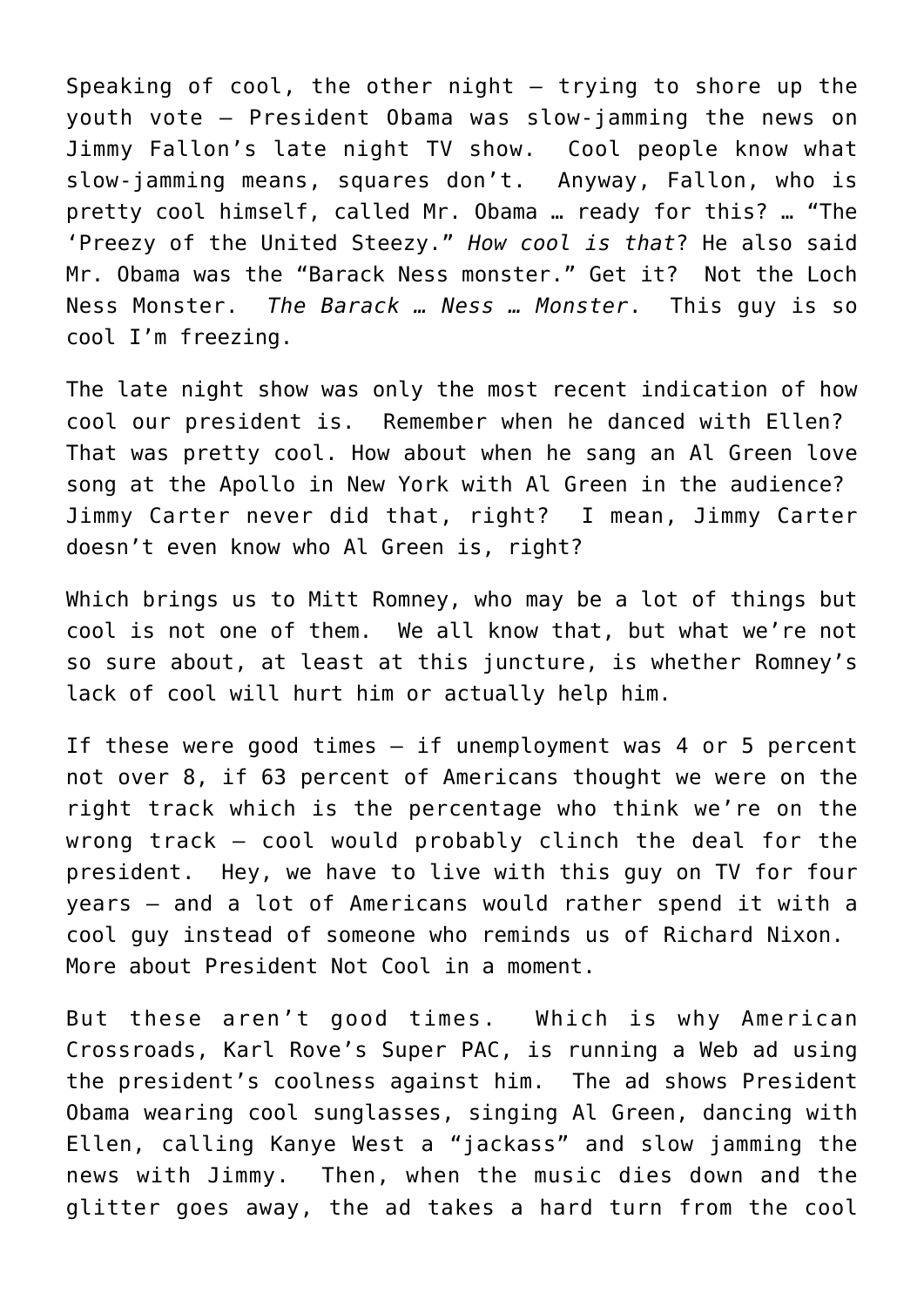president to the cold facts.

"Four years ago America elected the biggest celebrity in the world," the copy on the screen says. "And America got one cool president." The ad goes on to tell Obama's young fans that three years after the president took office, more than half of recent college graduates don't have jobs or are unemployed and that many of them are moving back in with their parents. "After 4 years of a celebrity president is your life any better?" is the question at the end of the ad.

And that's just aimed at kids. You think some grownup guy who can't find a job and has a family to feed is going to care a lot about cool? You think his wife, who's worried about the bills that have been piling up and how they're going to pay for their kids' college is going to be seduced this time around by cool?

It's true that Mitt Romney just might be "the least hip presidential candidate since Nixon set foot on a beach," as Aaron Goldstein wrote in The American Spectator. But "We're voting for the next American president," he says, "not the next American idol." So he can't carry a tune in a dump truck. "Four years of boredom is exactly what this country needs."

Here's something else to think about: What if the voters this time around think that what's really cool is … competence. That could spell trouble for our cool president. Because you know what's really not cool? Incompetence.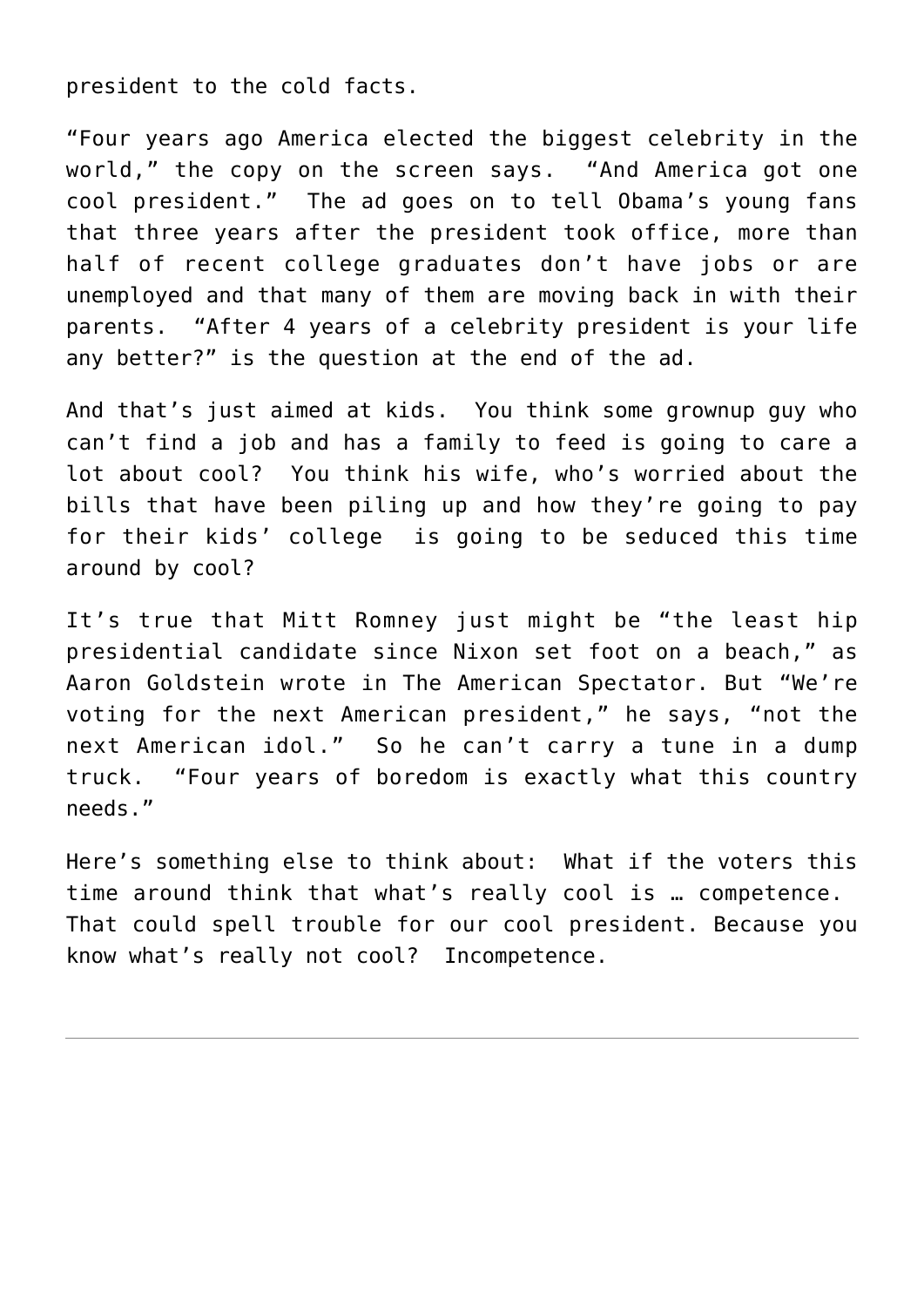# **[Some Free Advice for the](https://bernardgoldberg.com/some-free-advice-for-the-republican-field/) [Republican Field](https://bernardgoldberg.com/some-free-advice-for-the-republican-field/)**

To be perfectly honest, I'm not crazy about any of the  $\pmb{\times}$ Republicans running for president. I still think Mitt Romney has the best chance to beat President Obama, but I also think he's one of those rich guys who's embarrassed about being rich. Rick Santorum is a train wreck. He blames the media for bringing up social issues that he had already brought up. I could be wrong, but I think deep down, Rick Santorum would like to set up a neat little theocracy here in secular America just to make sure we're all living moral lives – as he sees it. I like Newt Gingrich. I think he's smart and has some good ideas and would make Barack Obama look silly in a nationally televised debate. But every now and then he goes off the deep end and someplace along the line I fell out of love with him. Then there's Ron Paul, who makes a lot of sense when he's talking about money, and very little sense when he's talking about a whole bunch of other things, especially foreign affairs.

That said, I still plan to vote for anyone running against the person currently occupying the White House. But what has me worried is that the Republicans have spent entirely too much time belittling each other – all to the benefit, I fear, of Barack Obama. I understand the reality of the situation – they have to win the nomination before they can run in the general election. But all the name-calling can't help the Republican who survives. You think the Democrats aren't taking notes – and making video clips – to use in ads once the nominee is picked?

It's time for the Republicans to knock off the sniping and start running against President Obama. Here's what I think they should do — and whoever does will will stand a good chance of winning the hearts of any voter who hasn't already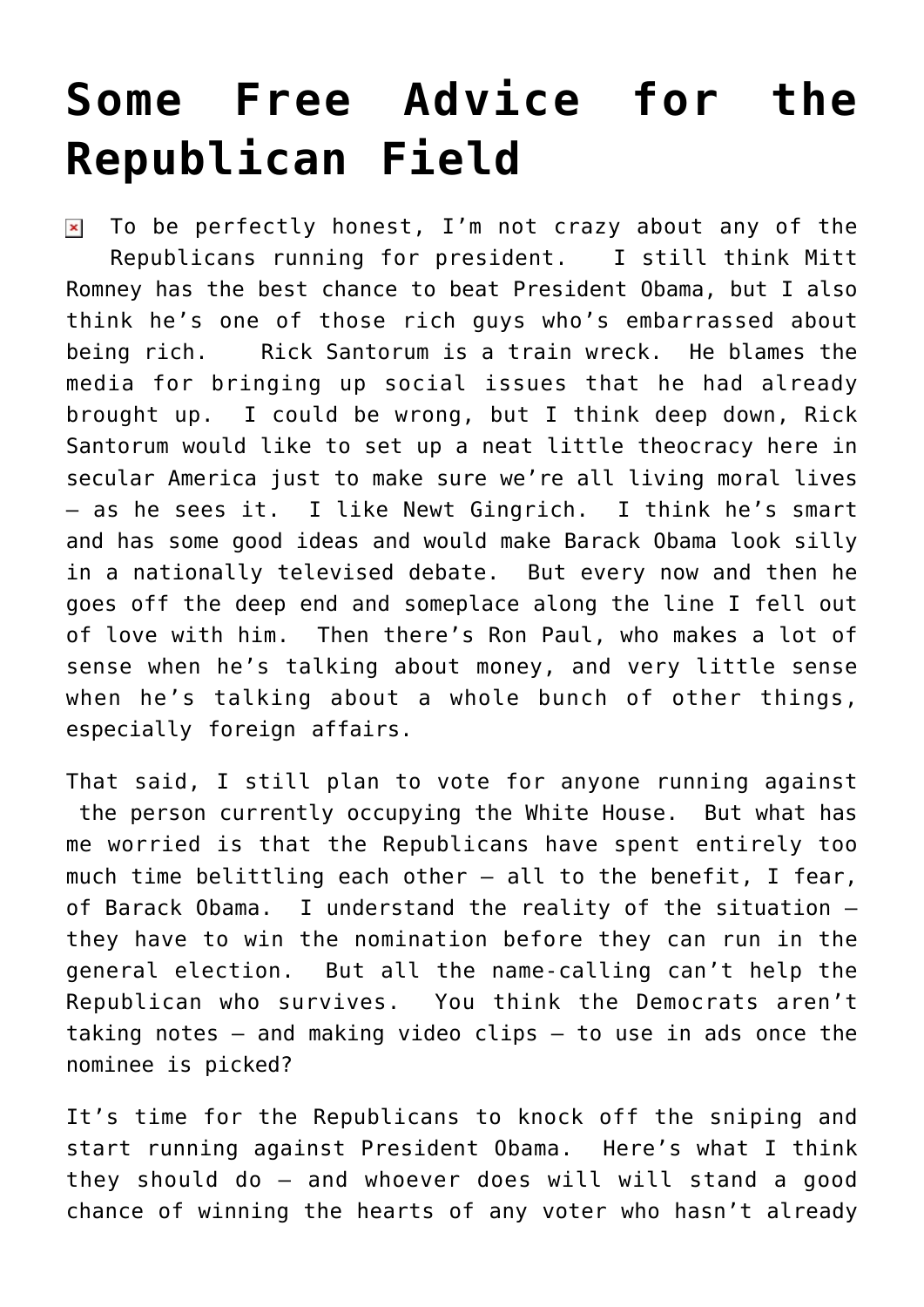made up his or her mind:

Tell the American people that this president doesn't have a clue when it comes to money. Tell them that he spends and spends and spends to make government bigger and more people dependent on it. Tell them that he has raised the debt by about \$5 trillion dollars since he took office and if he wins re-election things will get worse, that he will have no incentive to stop trying to transform America into something that resembles socialist Europe. Tell them that when he gets done taxing the "rich" he'll come after you – the middle class – because he can't tax the top one percent enough to do everything he wants to do.

Tell them that while we had to go to war in Afghanistan, 10 years (plus) are enough. Tell them that we beat the Germans and the Japanese in four years, and that we've been in Afghanistan way too long. Tell them we go to war to defend America, not to nation build. Tell them that 10 minutes after we leave  $-$  whenever that is  $-$  the Taliban will be back terrorizing the locals, because that's what terrorists do when the locals are afraid. Tell them that we as Americans abhor what the religious fanatics in that country do to their people but we will not shed any more American blood to make things better. The Afghan people must do that. And tell them that if the Taliban or their friends even think about using Afghanistan to stage another attack on America, we will unleash drones on them and when they die they won't even know what hit them.

Tell the American people that while you don't care whether they use contraceptives or not, and that you'll stay out of their way if they decide to have an abortion, tell them that having kids outside of marriage is hurting them, their kids, and their country. Tell them that having children without being married – according to study after study – will put them and their kids behind the 8 ball; that their kids will likely grow up poor, that they run a higher risk of failing in school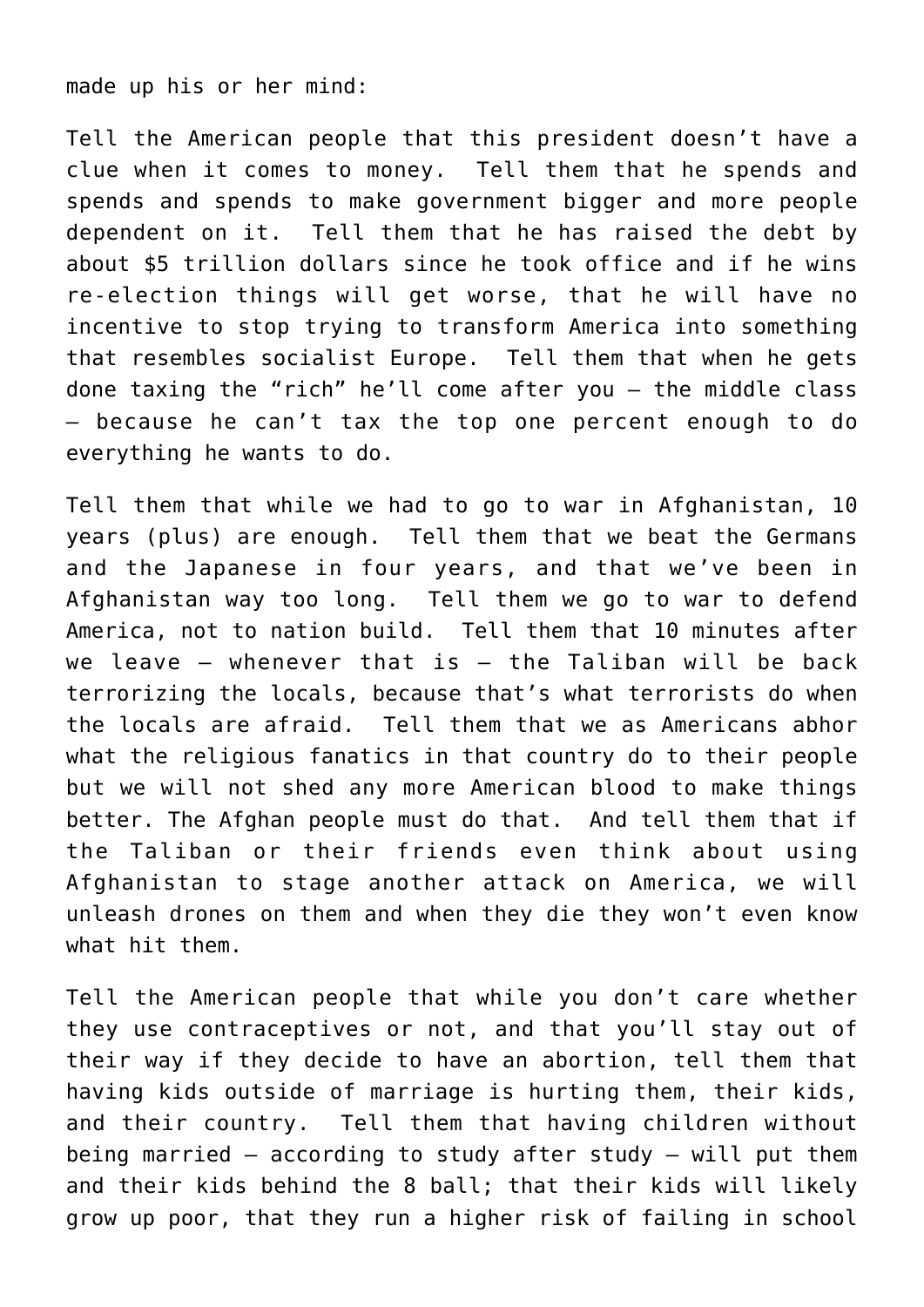and will likely have all sorts of other problems. Tell the American people that you will use the bully pulpit not to preach morality but to encourage people to think straight – and to stop their dysfunctional behavior. Tell them that the reason they're poor is not because someone else is rich, or because America hates minorities or women or anyone else. Tell them the reason they're poor is because they do things that make them poor.

Tell the American people that we're all in this together. That no longer will half the working population pay absolutely no federal income tax. Tell them that we are a generous nation that will help the working poor. But half the country isn't poor. So the rest of the American people – the ones who have deductions that reduce their federal income tax rate to zero – will start paying something. Tell them that if they elect you president, everybody will have skin in the game – and even if they don't know it now – everybody will be thankful before long. Nobody really wants to feel like a freeloader.

And finally, tell the American people that Barack Obama rode into office on a promise to bring us together and then made a conscious decision to run for re-election trying to drive us apart. From now on, you should tell them, there will be no more class warfare, no more pitting Americans against each other based on how much money they have in the bank.

Tell them these are not just words. Tell them you too have a vision of America and that it is decidedly not Barack Obama's vision. Tell them, that with their help, we will feel good about ourselves again, that we will stop apologizing for America's supposed sins. And then tell them that if this is not the America they want then they should vote for the other guy.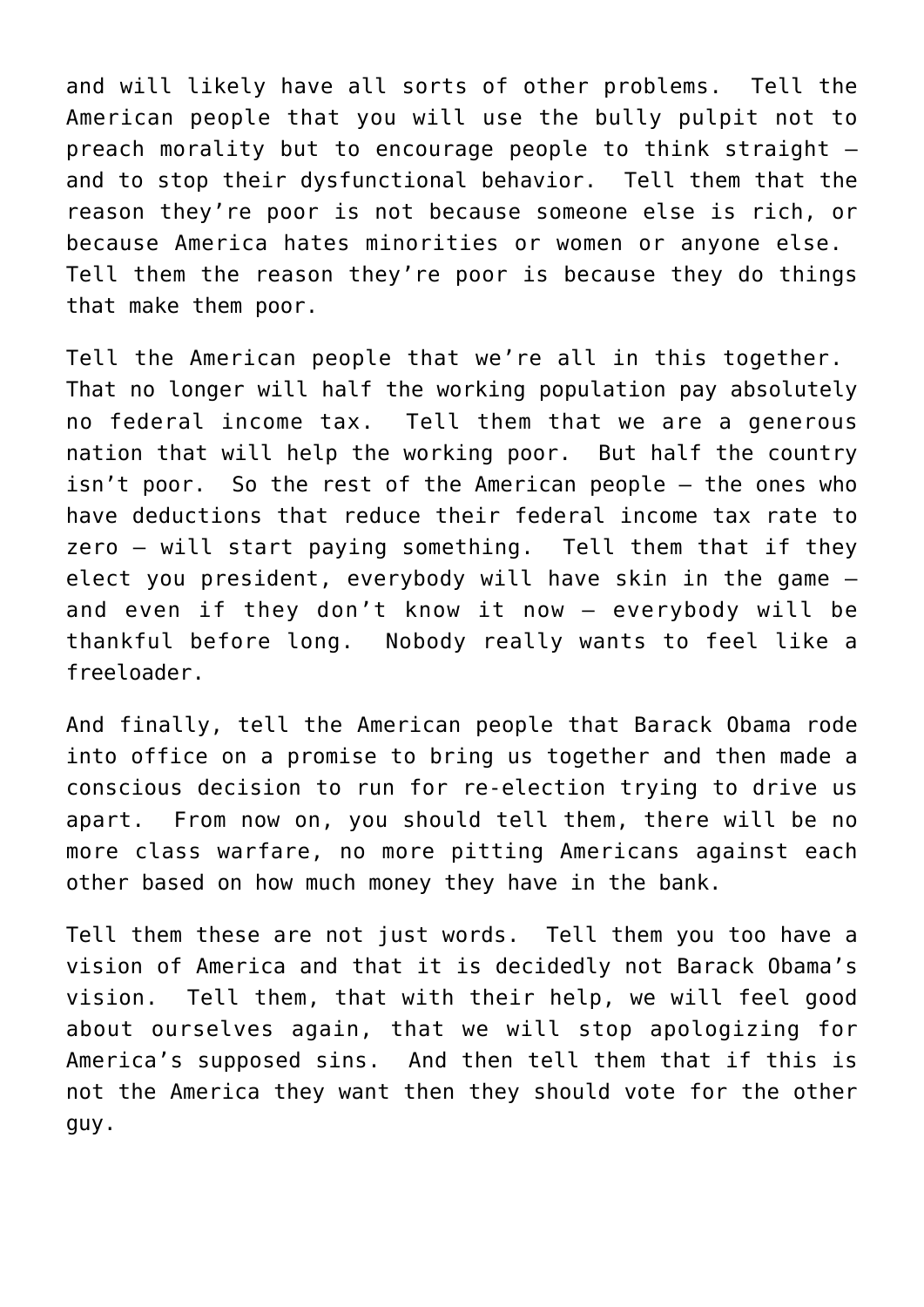# **[Yes, Obama's the Great](https://bernardgoldberg.com/yes-obamas-the-great-pretender/) [Pretender](https://bernardgoldberg.com/yes-obamas-the-great-pretender/)**

 $\overline{z}$  Let's pretend just for a moment that the state of our country's economic situation is exactly how President Obama describes it. Let's pretend that the \$5 trillion dollars plus added to our national debt since the day he took office really was unavoidable and was the amount required to save the country from a second great depression. Let's pretend that unless we continue to keep spending more and more (currently each newborn baby in the United States owes \$50,000 and that amount is rising quickly), our economy will never fully recover. Let's pretend that gas prices really are beyond the president's control and that every cent of the 83% increase that has taken place since he was sworn in to the presidency is in no way his fault. Let's pretend that an 8.3% unemployment rate really is a promising number, despite the workforce participation rate being at an all-time low. Let's pretend that rising healthcare costs have nothing to do with the implementation of Obamacare. Let's pretend that the credit downgrade of our country really was politically motivated and doesn't reflect at all the credibility of our nation to pay back what we owe. Let's pretend that Paul Ryan's plans to fix our safety-net programs and balance the budget really are too draconian to implement. Hell, let's go as far as pretending that every single problem going on in this country right now was directly caused by George W. Bush and the Republican party.

For the sake of the argument, let's just go ahead and cede all of those explanations for why none of these problems are our president's fault.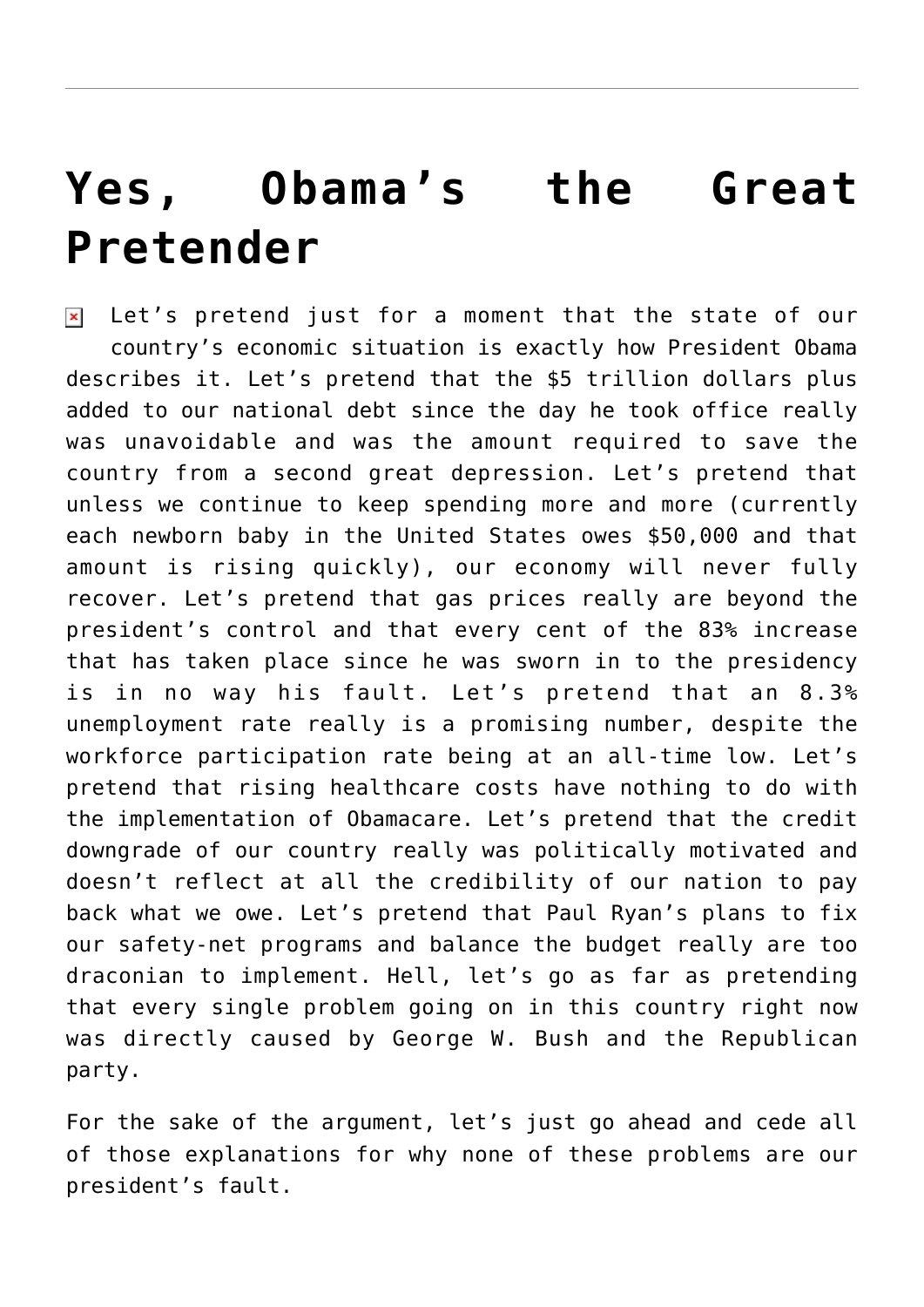With that in mind, let's ask a simple and logical question that I would hope every honest American would feel compelled to ask: What are Obama's plans to fix these problems?

After all, we vote presidents into office to fix problems, don't we? We don't just expect them to assign blame for current challenges and spend the rest of their term delivering speeches and attending fundraisers, right?

Now, I will give Obama credit for at least *talking* about fixing these problems. He hasn't completely ignored their existence. He's delivered eloquent speeches where he's framed these problems and expressed a desire to resolve them in front of cameras and cheering, enthusiastic supporters. And let's be honest… he looks good giving those speeches. With his shirtsleeves rolled up, his dramatic pauses, and that powerful voice of his, he at least *appears* to be serious about wanting to fix them. On presentation alone, he delivers verbiage that rivals that of Bill Pullman, Morgan Freeman, and other Hollywood actors who have portrayed presidents on film. It's the primary reason his personal popularity ratings have remained consistently high.

Still, it seems reasonable to expect that Americans would believe they deserve more. You'd think that the electorate wouldn't be content with a president who offered endless pillow-talk, but no serious solutions to fix such problems. By *serious*, I'm not talking about ideas that meet some sort of conservative litmus test that would wow people like me. I'm not setting the bar that high. I'm merely talking about solutions that have some sort of plausibility behind them. I'm talking about coherent solutions that have some sort of fathomable chance of actually working.

If the problem-solving debates in our country were about opposing, realistic visions of how to best address difficult dilemmas, we could at least rest assured that our leaders were taking our challenges seriously. The truth, however, is that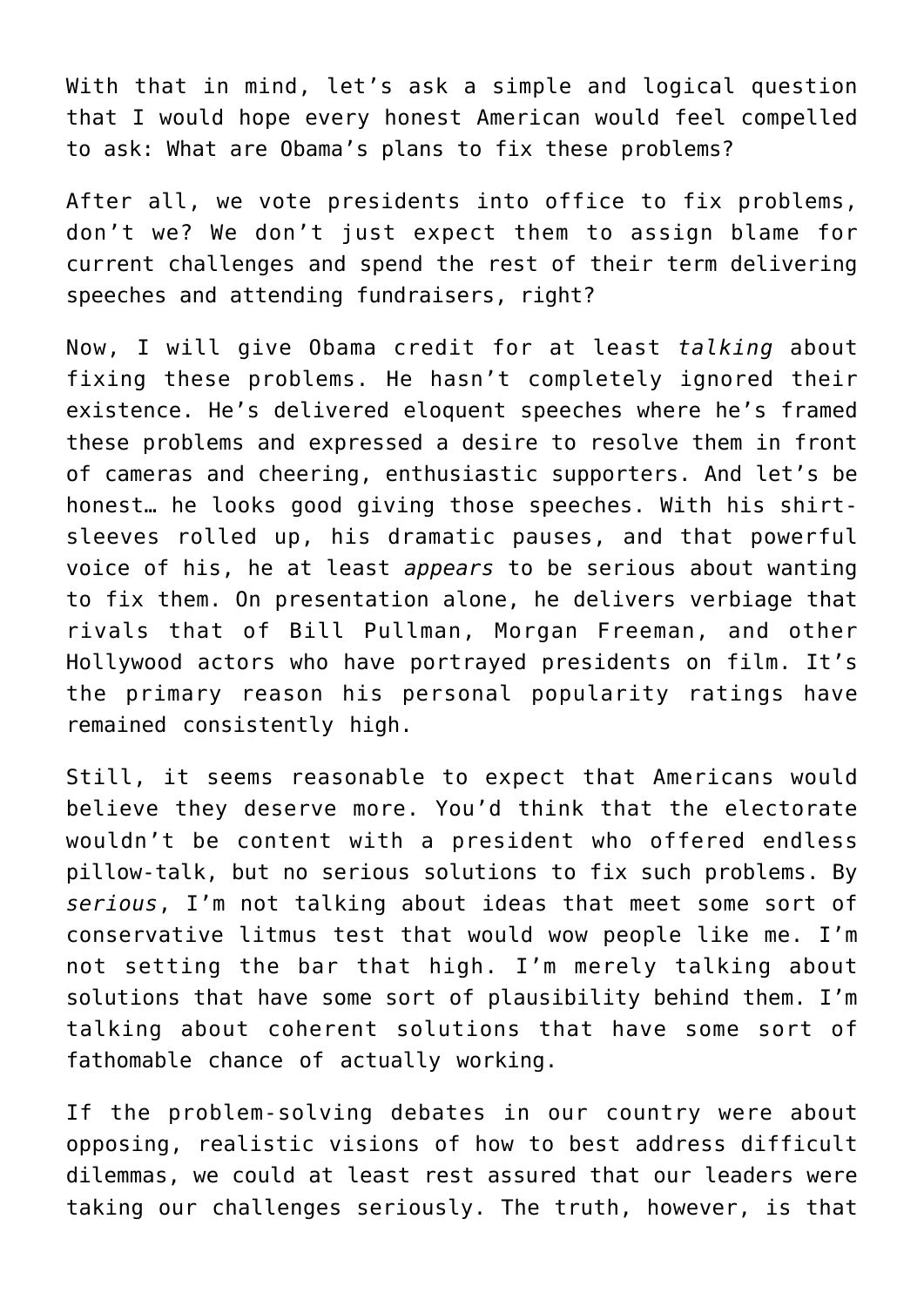the president has offered nothing but pretend solutions to deal with very real problems. That statement's not a partisan assessment on my part. It's the assessment of any honest observer or number-cruncher who checks their ideology at the door.

When it comes to cutting the deficit, Obama has built an entire social narrative around the idea of increasing taxes on the rich as a solution. As the CBO and numerous economists have pointed out, you could tax all of these people at 100% and *still* not put a dent in our national debt. It's a pretend solution.

When it comes to high gas prices, Obama's answer is alternative energy which always sounds good but its practicality exists largely in theory. He mocks Republicans for having the gall to suggest that we increase domestic drilling to make our country less reliant on oil coming from volatile regions of the world. Then, with a straight face, he endorses the idea of converting algae into fuel. Yes, algae. At this point, I half expect him to suggest we harness the power of rainbows for energy. More pretend solutions.

Obama's pretend solution to deal with expensive healthcare has unfortunately already been signed into law. The Affordable Care Act (aka Obamacare) has increased healthcare premiums (which the president said would not happen) by a national average of 9% in just a year and is on track to double within ten years. Obamacare is now projected to add hundreds of billions to the deficit (the president said it would actually cut the deficit), many people have been yanked off of their insurance plans (which the president said would not happen), and the law itself does absolutely nothing to actually bring down the cost of healthcare services (which was the entire stated point of reforming the system). It was a pretend solution laced with pretend benefits, but came at a very real and substantial cost.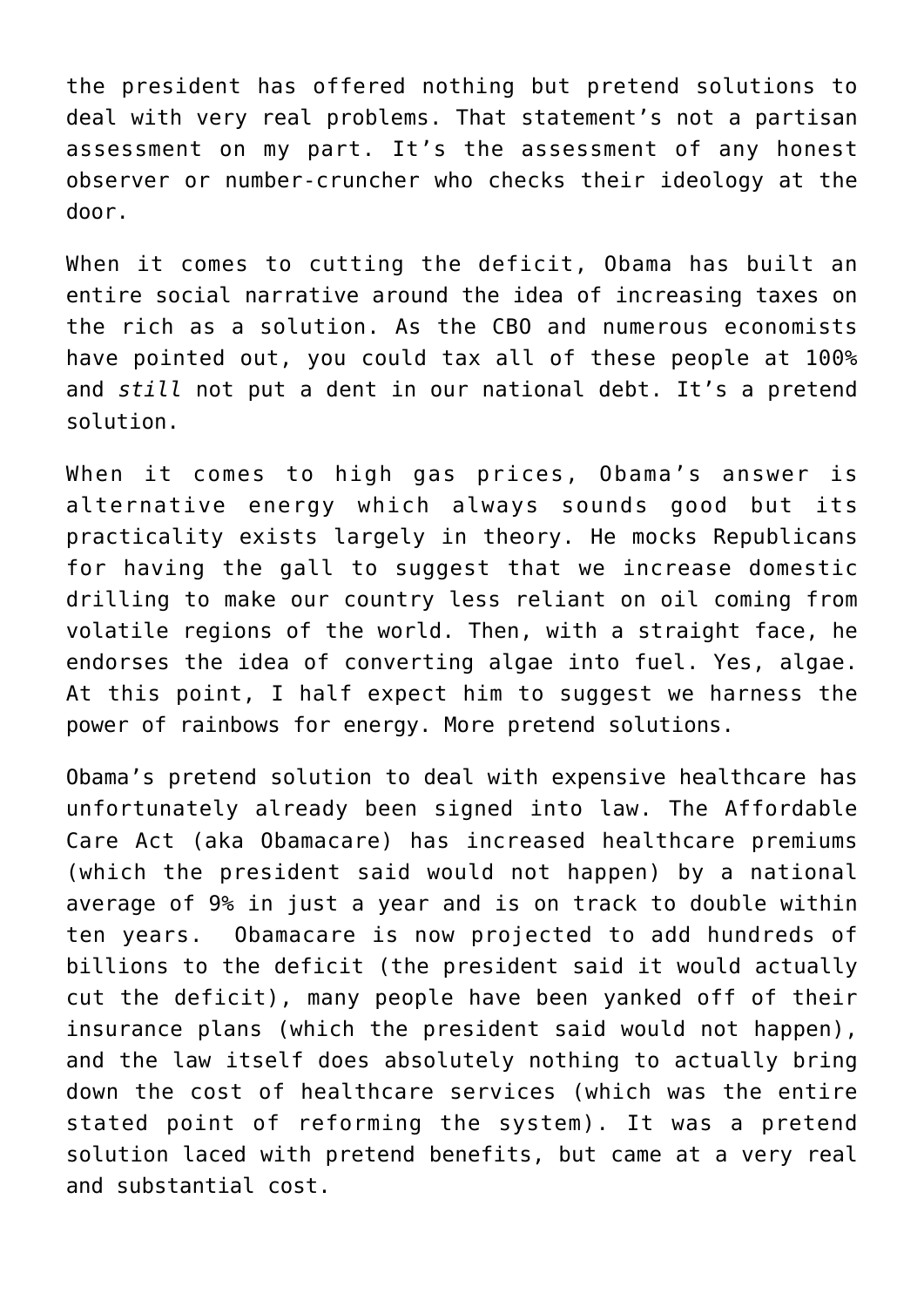Obama proposes federal annual budgets that are so nonsensical and ridiculous that he can't get a single member of his own political party to vote for them. Think about that for a minute… The current class of Democrats in congress is made up of some of the most liberal, big-spending elected leaders in our nation's history, and the president's budgets are too expensive even for them!

To grow the economy, Obama proposes infrastructure spending such as light rail systems (which we have no money to pay for) that receive a mountain of press coverage for a couple of days before they're never spoken of again and never revisited by the media.

Renewing the payroll tax cut to stimulate the economy is a pretend solution. It didn't work the first time around and just digs a deeper hole for the Social Security trust fund. Yet, our president doubled down on failure (like he often does) for the sole purpose of positioning himself politically.

I could go on and on with more examples, but you hopefully see my point. What we've seen for the last three years is a pretend leader who offers pretend solutions. The media has acted like a dream-team of defense attorneys who diligently use every tool at their disposal to protect their client (who they know is guilty as hell). They lend credence to his audacious claims. They distract the jury from opposing arguments and evidence. They play off people's emotions rather than letting them judge the president's ideas based on the facts.

With today's media as the messenger, there's little hope of the electorate getting a clear picture of the absurdity behind Obama's proposed solutions. That's a reality I *wish* was pretend. The media's not getting any more reputable as time goes on, so if voters aren't intellectually curious enough to research the content of our president's lip service, they'll most likely re-elect *Hope and Change*. And I can't pretend,